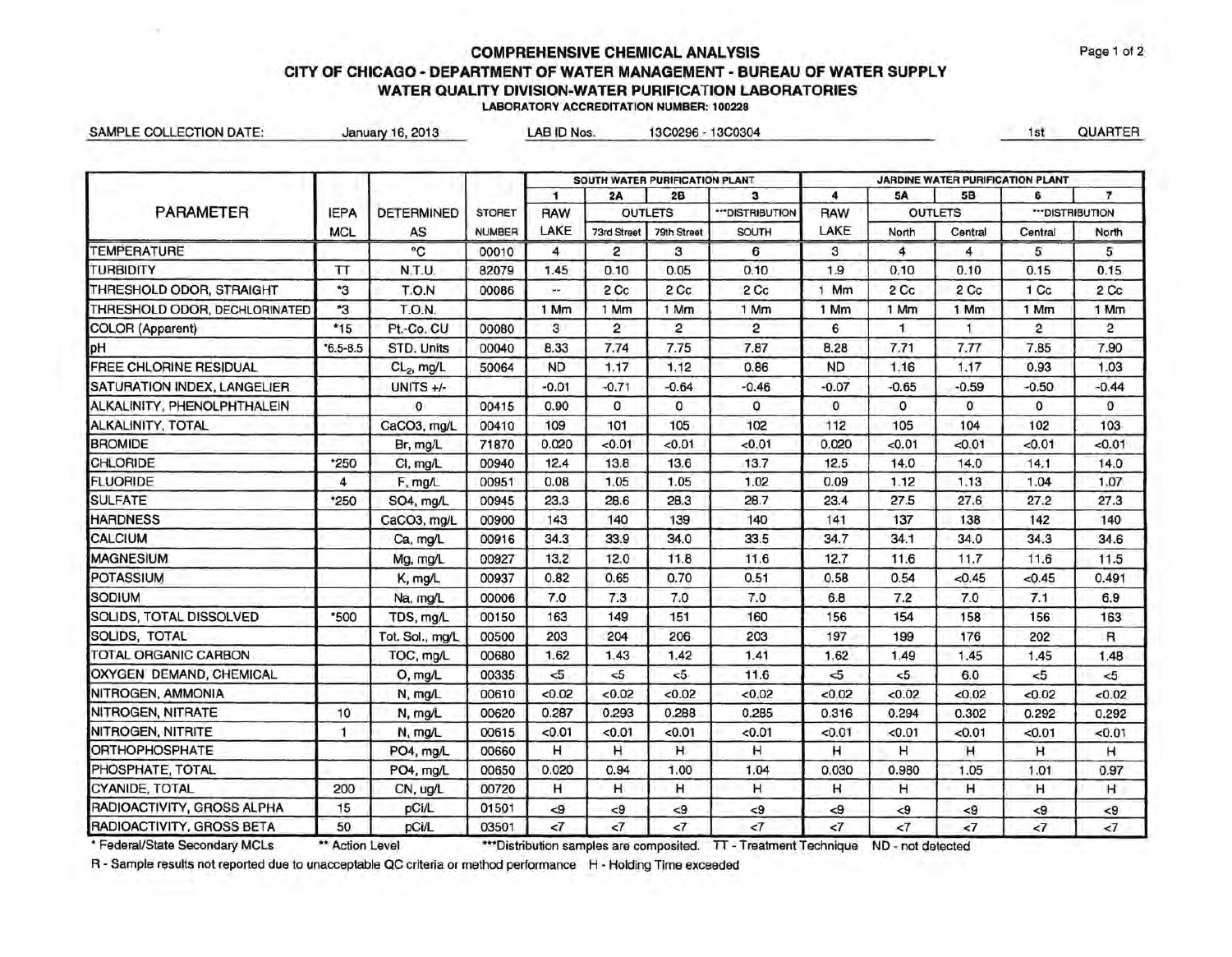| SAMPLE COLLECTION DATE:        |                 | January 16, 2013  |               | LAB ID Nos. |                                | 13C0296 - 13C0304 |                                                                   |            |                   |                | 1st                              | QUARTER          |
|--------------------------------|-----------------|-------------------|---------------|-------------|--------------------------------|-------------------|-------------------------------------------------------------------|------------|-------------------|----------------|----------------------------------|------------------|
|                                |                 |                   |               |             | SOUTH WATER PURIFICATION PLANT |                   |                                                                   |            |                   |                | JARDINE WATER PURIFICATION PLANT |                  |
| <b>PARAMETER</b>               | <b>IEPA</b>     | <b>DETERMINED</b> | <b>STORET</b> | <b>RAW</b>  |                                | <b>OUTLETS</b>    | **DISTRIBUTION                                                    | <b>RAW</b> |                   | <b>OUTLETS</b> |                                  | *** DISTRIBUTION |
|                                | <b>MCL</b>      | AS                | <b>NUMBER</b> | LAKE        | 73rd Street                    | 79th Street       | South                                                             | LAKE       | North             | Central        | Central                          | North            |
| <b>ALUMINUM</b>                | *50-200         | Al, µg/L          | 01105         | 85.5        | 30.3                           | 21.5              | 22.7                                                              | 74.0       | 35.3              | 47.0           | 41.2                             | 39.8             |
| <b>ANTIMONY</b>                | 6               | Sb, µg/L          | 01268         | 0.249       | < 0.2                          | < 0.2             | <0.2                                                              | 0.649      | <0.2              | <0.2           | < 0.2                            | <0.2             |
| <b>ARSENIC</b>                 | 10              | As, µg/L          | 01002         | $\leq 1$    | <1                             | $\leq 1$          | $\leq$                                                            | < 1        | <1                | $\leq$ 1       | <1                               | <1               |
| <b>BARIUM</b>                  | 2000            | Ba, µg/L          | 01007         | 25.5        | 23.2                           | 23.2              | 22.7                                                              | 25.3       | 23.8              | 23.7           | 22.9                             | 22.9             |
| <b>BERYLLIUM</b>               | 4               | Be, µg/L          | 01012         | < 0.3       | <0.3                           | < 0.3             | <0.3                                                              | < 0.3      | < 0.3             | < 0.3          | < 0.3                            | <0.3             |
| <b>BORON</b>                   |                 | $B, \mu g/L$      | 01022         | 47.8        | 31.5                           | 29.8              | 31.0                                                              | 40.4       | 30.8              | 30.3           | 28.4                             | 28.0             |
| CADMIUM                        | 5               | Cd, µg/L          | 01027         | $\leq$ 3    | $3$                            | <3                | $3$                                                               | <3         | $3$               | $3$            | $3$                              | $3$              |
| CHROMIUM                       | 100             | Cr, µg/L          | 01034         | $\leq$ 1    | $\leq$ 1                       | <1                | $\leq$ 1                                                          | $\leq$ 1   | <1                | lt1            | $\leq$                           | <1               |
| <b>COBALT</b>                  |                 | Co, µg/L          | 01037         | $\leq$      | <2                             | <2                | -2                                                                | $2$        | $\leq$            | $\leq$         | $\mathbf{<}2$                    | $2$              |
| <b>COPPER</b>                  | **1300          | Cu, µg/L          | 01042         | <1          | 2.6                            | $\leq$ 1          | -1                                                                | 1.8        | $\leq 1$          | 1.7            | $\leq 1$                         | 1.2              |
| <b>IRON</b>                    | $*300$          | Fe, µg/L          | 00031         | 19.8        | <6                             | <6                | <6                                                                | 15.4       | <6                | <6             | 7.2                              | <6               |
| LEAD                           | ** 15.0         | Pb, µg/L          | 01051         | $3$         | $3$                            | <3                | $3$                                                               | $3$        | <3                | <3             | $3$                              | <3               |
| LITHIUM                        |                 | Li, µg/L          | 01132         | 3.5         | 2.5                            | 2.4               | 2.5                                                               | 3.6        | 2.5               | 2.3            | 2.3                              | 2.3              |
| <b>MANGANESE</b>               | *50             | Mn, µg/L          | 01055         | 5<          | < 5                            | < 5               | <5                                                                | $5 -$      | $<$ 5             | 5              | $5 -$                            | $5 -$            |
| <b>MERCURY</b>                 | 2               | Hg, µg/L          | 71900         | < 0.2       | < 0.2                          | < 0.2             | < 0.2                                                             | <0.2       | <0.2              | , 0.2          | <0.2                             | < 0.2            |
| <b>MOLYBDENUM</b>              |                 | Mo, µg/L          | 01062         | 1.5         | 1.5                            | < 1.5             | 1.5                                                               | 1.5        | < 1.5             | 1.5            | 1.5                              | < 1.5            |
| <b>NICKEL</b>                  |                 | Ni, µg/L          | 01067         | $3$         | $3$                            | <3                | $3$                                                               | $3$        | <3                | $3$            | $3$                              | $3$              |
| <b>SELENIUM</b>                | 50              | Se, µg/L          | 01147         | < 0.5       | < 0.5                          | < 0.5             | < 0.5                                                             | < 0.5      | <0.5              | < 0.5          | < 0.5                            | < 0.5            |
| <b>SILICON</b>                 |                 | Si, µg/L          | 01142         | 947         | 1174                           | 1162              | 1174                                                              | 980        | 1182              | 1193           | 1178                             | 1185             |
| <b>SILVER</b>                  | $*100$          | Ag, µg/L          | 01077         | <1          | <1                             | <1                | $\leq 1$                                                          | <1         | < 1               | $\leq 1$       | <1                               | <1               |
| <b>STRONTIUM</b>               |                 | Sr, µg/L          | 01082         | 124         | 119                            | 119               | 118                                                               | 121        | 121               | 121            | 120                              | 120              |
| <b>THALLIUM</b>                | $\overline{2}$  | $Tl$ , $\mu g/L$  | 01059         | < 0.4       | < 0.4                          | < 0.4             | < 0.4                                                             | < 0.4      | < 0.4             | < 0.4          | < 0.4                            | <0.4             |
| TITANIUM                       |                 | Ti, µg/L          | 01152         | <2          | $2$                            | $\leq$            | $\langle$ 2                                                       | $2$        | <2                | $\leq$         | $\langle 2 \rangle$              | $\leq$           |
| VANADIUM                       |                 | $V, \mu g/L$      | 00985         | < 0.3       | < 0.3                          | < 0.3             | < 0.3                                                             | < 0.3      | < 0.3             | <0.3           | < 0.3                            | < 0.3            |
| ZINC                           | *5000           | Zn, µg/L          | 01092         | 27.3        | 3.3                            | $\leq$            | 9.5                                                               | 52.4       | $2$               | $\leq$         | 22.4                             | 20.8             |
| * Federal/State Secondary MCLs | ** Action Level |                   |               |             |                                |                   | *** Distribution samples are composited. TT - Treatment Technique |            | ND - not detected |                |                                  |                  |

Note: Lithium - Laboratory Fortified Matrix (LFM) did not meet QC acceptance criteria.

Kartel Datte Hasse Solel

CHIEF WATER CHEMIST DIRECTOR OF LABORATORIES MANAGER OF WATER QUALITY DEPUTY COMMISSIONER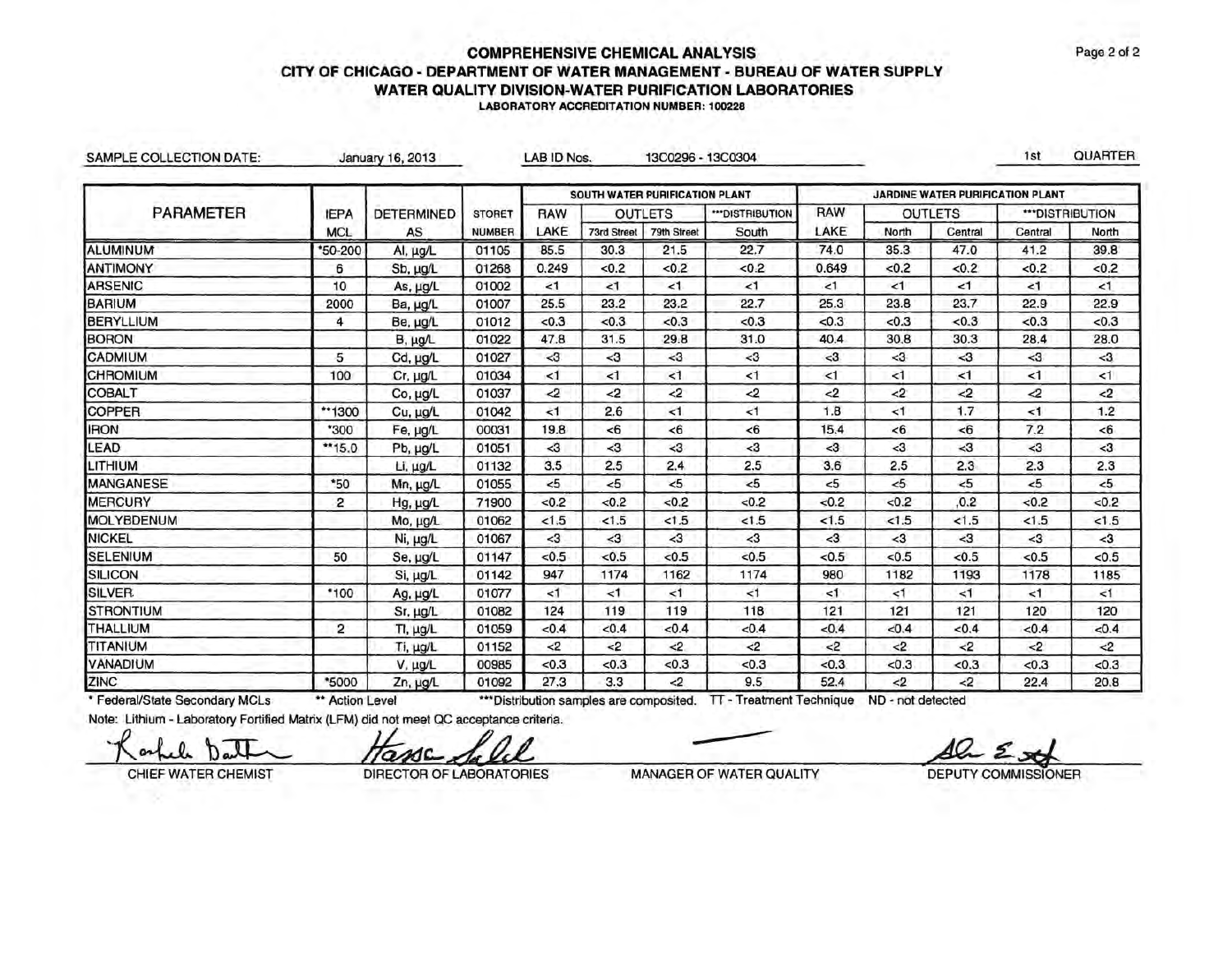|                                   |              |                        |               |              |                | SOUTH WATER PURIFICATION PLANT |                  |                |                      | JARDINE WATER PURIFICATION PLANT |                |                          |
|-----------------------------------|--------------|------------------------|---------------|--------------|----------------|--------------------------------|------------------|----------------|----------------------|----------------------------------|----------------|--------------------------|
|                                   |              |                        |               | $\mathbf{1}$ | 2A             | 2B                             | $\mathbf{3}$     | 4              | 5A                   | 5B                               | 6              | $\overline{\phantom{a}}$ |
| <b>PARAMETER</b>                  | <b>IEPA</b>  | <b>DETERMINED</b>      | <b>STORET</b> | <b>RAW</b>   | <b>OUTLETS</b> |                                | *** DISTRIBUTION | <b>RAW</b>     | <b>OUTLETS</b>       |                                  | "DISTRIBUTION  |                          |
|                                   | <b>MCL</b>   | AS                     | <b>NUMBER</b> | LAKE         | 73rd Street    | 79th Street                    | SOUTH            | LAKE           | North                | Central                          | Central        | North                    |
| <b>TEMPERATURE</b>                |              | °C                     | 00010         | 9            | 8              | 8                              | 8                | 8              | 8                    | 8                                | $\tau$         | $\overline{7}$           |
| <b>TURBIDITY</b>                  | π            | N.T.U.                 | 82079         | 2.5          | 0.15           | 0.15                           | 0.10             | 1.1            | 0.10                 | 0.05                             | 0.10           | 0.10                     |
| THRESHOLD ODOR, STRAIGHT          | *3           | T.O.N                  | 00086         | 2.5 Df       | 1 Cc           | 2 Cc                           | 1 Cc             | 2E             | 1 Cc                 | 1 Cc                             | 1 Cc           | 1 Cc                     |
| THRESHOLD ODOR, DECHLORINATED     | $*_{3}$      | T.O.N.                 |               | 2.5 Df       | 1 Mm           | 1 Mm                           | 1 Mm             | 2E             | 1 Mm                 | 1 Mm                             | 1 Mm           | 0.5 Mm                   |
| COLOR (Apparent)                  | *15          | Pt.-Co. CU             | 00080         | 3            | $\overline{c}$ | $\overline{2}$                 | $\overline{2}$   | 6              | $\ddot{\phantom{1}}$ | $\mathbf{1}$                     | $\overline{2}$ | $\overline{2}$           |
| pH                                | $*6.5 - 8.5$ | STD. Units             | 00040         | 8.26         | 7.67           | 7.72                           | 7.83             | 8.35           | 7.74                 | 7.75                             | 7.87           | 7.87                     |
| FREE CHLORINE RESIDUAL            |              | CL <sub>2</sub> , mg/L | 50064         | <b>ND</b>    | 1.19           | 1.21                           | 0.93             | <b>ND</b>      | 1.36                 | 1.22                             | 0.98           | 0.86                     |
| SATURATION INDEX, LANGELIER       |              | UNITS $+/-$            |               | 0.12         | $-0.62$        | $-0.57$                        | $-0.45$          | 0.18           | $-0.53$              | $-0.52$                          | $-0.41$        | $-0.42$                  |
| ALKALINITY, PHENOLPHTHALEIN       |              | $\Omega$               | 00415         | $\mathbf 0$  | $\mathbf 0$    | $\mathbf 0$                    | 0                | $\blacksquare$ | $\bf{0}$             | $\mathbf 0$                      | 0              | $\mathbf{0}$             |
| ALKALINITY, TOTAL                 |              | CaCO3, mg/L            | 00410         | 107          | 99             | 98                             | 103              | 112            | 103                  | 102                              | 103            | 103                      |
| <b>BROMIDE</b>                    |              | Br, mg/L               | 71870         | 0.019        | < 0.01         | < 0.01                         | < 0.01           | 0.019          | < 0.01               | < 0.01                           | < 0.01         | < 0.01                   |
| <b>CHLORIDE</b>                   | *250         | CI, mg/L               | 00940         | 17.3         | 19.3           | 19.2                           | 19.1             | 17.2           | 19.1                 | 19.1                             | 19.8           | 19.7                     |
| <b>FLUORIDE</b>                   | $\ddot{4}$   | $F$ , mg/L             | 00951         | 0.14         | 0.99           | 1.00                           | 1.02             | 0.15           | 0.98                 | 1.00                             | 1.05           | 1.05                     |
| <b>SULFATE</b>                    | *250         | SO4, mg/L              | 00945         | 23.2         | 28.3           | 28.0                           | 28.1             | 23.3           | 27.4                 | 27.4                             | 27.7           | 27.4                     |
| <b>HARDNESS</b>                   |              | CaCO3, mg/L            | 00900         | 143          | 139            | 140                            | 137              | 137            | 135                  | 141                              | 141            | 142                      |
| <b>CALCIUM</b>                    |              | Ca, mg/L               | 00916         | 41.7         | 34.0           | 34.0                           | 33.0             | 39.2           | 34.0                 | 34.6                             | 34.5           | 33.8                     |
| <b>MAGNESIUM</b>                  |              | Mg, mg/L               | 00927         | 16.0         | 12.5           | 12.3                           | 11.8             | 15.0           | 12.7                 | 11.5                             | 11.6           | 11.5                     |
| <b>POTASSIUM</b>                  |              | K, mg/L                | 00937         | 1.81         | 1.37           | 1.37                           | 1.39             | 1.69           | 1.34                 | 1.37                             | 1.35           | 1.30                     |
| SODIUM                            |              | Na, mg/L               | 00006         | 13.4         | 10.5           | 10.8                           | 9.8              | 12.0           | 10.6                 | 9.3                              | 10.0           | 10.0                     |
| SOLIDS, TOTAL DISSOLVED           | *500         | TDS, mg/L              | 00150         | 178          | 189            | 166                            | 184              | 176            | 175                  | 178                              | 171            | 173                      |
| SOLIDS, TOTAL                     |              | Tot. Sol., mg/L        | 00500         | 207          | 211            | 202                            | 197              | 194            | 200                  | 197                              | 203            | 190                      |
| TOTAL ORGANIC CARBON              |              | TOC, mg/L              | 00680         | 1.61         | 1.40           | 1.42                           | 1.41             | 1.60           | 1.44                 | 1.41                             | 1.48           | 1.44                     |
| OXYGEN DEMAND, CHEMICAL           |              | O, mg/L                | 00335         | <10          | <10            | <10                            | <10              | 10             | <10                  | <10                              | <10            | <10                      |
| NITROGEN, AMMONIA                 |              | N, mg/L                | 00610         | < 0.02       | <0.02          | < 0.02                         | < 0.02           | < 0.02         | <0.02                | < 0.02                           | <0.02          | <0.02                    |
| NITROGEN, NITRATE                 | 10           | N, mg/L                | 00620         | 0.377        | 0.363          | 0.359                          | 0.348            | 0.323          | 0.338                | 0.341                            | 0.339          | 0.345                    |
| NITROGEN, NITRITE                 | Ŧ.           | N, mg/L                | 00615         | < 0.01       | < 0.01         | < 0.01                         | < 0.01           | < 0.01         | < 0.01               | < 0.01                           | < 0.01         | < 0.01                   |
| <b>ORTHOPHOSPHATE</b>             |              | PO4, mg/L              | 00660         | < 0.01       | 0.535          | 0.501                          | 0.537            | < 0.01         | 0.460                | 0.457                            | 0.480          | 0.474                    |
| PHOSPHATE, TOTAL                  |              | PO4, mg/L              | 00650         | 0.048        | 1.21           | 1.04                           | 1.17             | 0.041          | 0.960                | 1.04                             | 1.01           | 1.04                     |
| <b>CYANIDE, TOTAL</b>             | 200          | CN, ug/L               | 00720         | $3$          | $\leq$ 3       | $3$                            | $3$              | $3$            | $\leq$ 3             | $3$                              | <3             | $3$                      |
| <b>RADIOACTIVITY, GROSS ALPHA</b> | 15           | <b>pCi/L</b>           | 01501         | $\leq 9$     | $5 - 9$        | $\leq$                         | < 9              | $\leq$ 9       | $\leq 9$             | < 9                              | < 9            | $\leq 9$                 |
| <b>RADIOACTIVITY, GROSS BETA</b>  | 50           | pCi/L                  | 03501         | 15.1         | $\epsilon$ 7   | 7.6                            | 8.0              | 8.0            | $\leq$               | $\leq$ 7                         | 7.7            | $\leq 7$                 |

SAMPLE COLLECTION DATE

\* Federal/State Secondary MCLs \*\* Action Level \*\*\* Distribution samples are composited. TT - Treatment Technique ND - not detected

AU APTER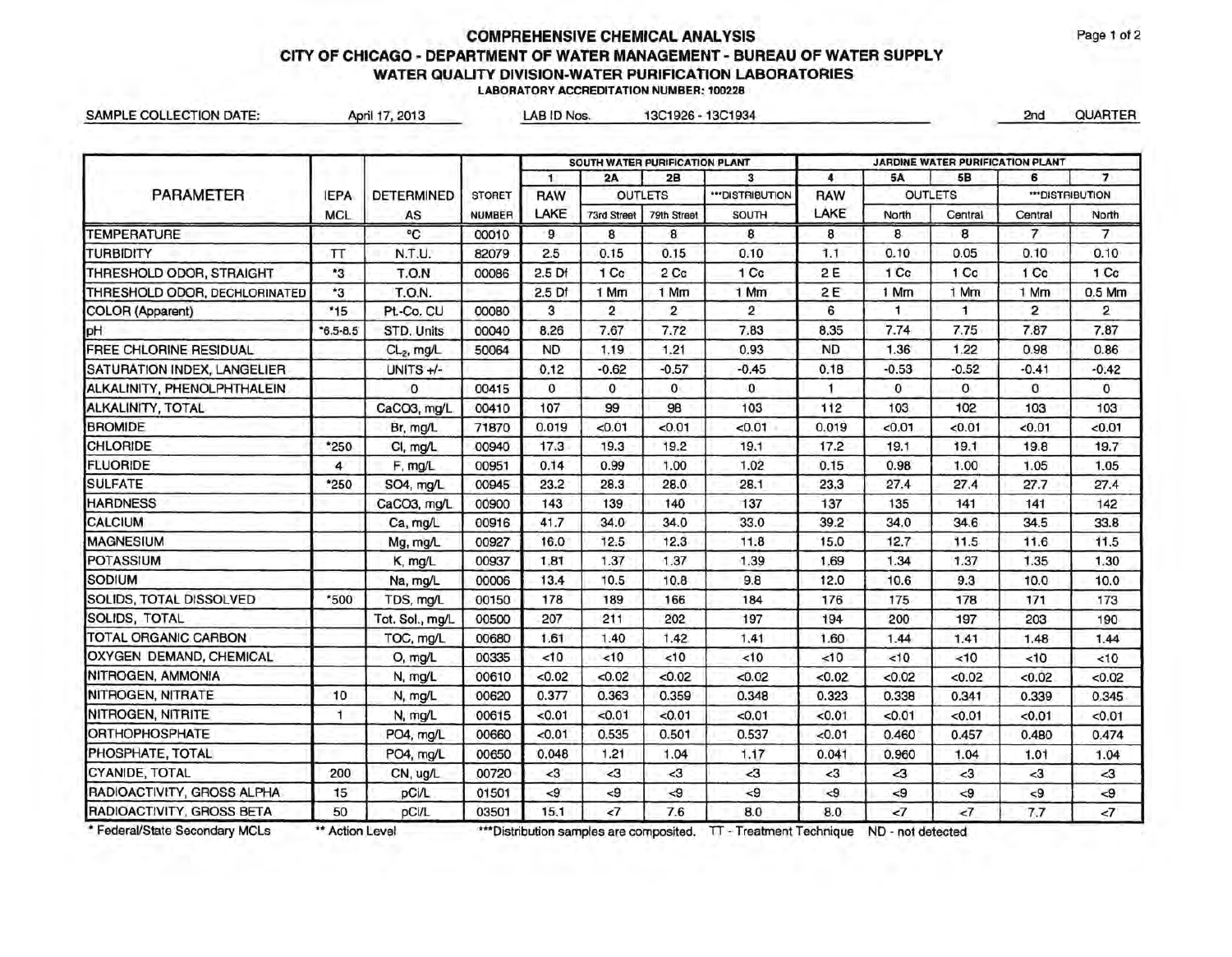| SAMPLE COLLECTION DATE: |                | April 17, 2013    |               | LAB ID Nos. |                                | 13C1926 - 13C1934 |                  |                                  | 2nd            | QUARTER  |          |                        |
|-------------------------|----------------|-------------------|---------------|-------------|--------------------------------|-------------------|------------------|----------------------------------|----------------|----------|----------|------------------------|
|                         |                |                   |               |             | SOUTH WATER PURIFICATION PLANT |                   |                  | JARDINE WATER PURIFICATION PLANT |                |          |          |                        |
| <b>PARAMETER</b>        | <b>IEPA</b>    | <b>DETERMINED</b> | <b>STORET</b> | <b>RAW</b>  | <b>OUTLETS</b>                 |                   | *** DISTRIBUTION | <b>RAW</b>                       | <b>OUTLETS</b> |          |          | *** DISTRIBUTION       |
|                         | <b>MCL</b>     | AS                | <b>NUMBER</b> | LAKE        | 73rd Street                    | 79th Street       | South            | LAKE                             | North          | Central  | Central  | North                  |
| ALUMINUM                | *50-200        | Al, µg/L          | 01105         | 93.6        | 55.0                           | 55.3              | 47.0             | 74.4                             | 62.0           | 52.5     | 54.0     | 55.0                   |
| <b>ANTIMONY</b>         | 6              | Sb, µg/L          | 01268         | 0.246       | < 0.2                          | < 0.2             | < 0.2            | 0.244                            | < 0.2          | <0.2     | <0.2     | < 0.2                  |
| <b>ARSENIC</b>          | 10             | As, $\mu g/L$     | 01002         | $\leq 1$    | $\leq 1$                       | <1                | $\leq 1$         | <1                               | <1             | <1       | <1       | <1                     |
| <b>BARIUM</b>           | 2000           | Ba, µg/L          | 01007         | 28.9        | 22.5                           | 22.5              | 22.0             | 27.3                             | 22.5           | 22.6     | 22.4     | 22.4                   |
| <b>BERYLLIUM</b>        | 4              | Be, µg/L          | 01012         | <1          | <1                             | $\leq 1$          | <1               | $\leq$ 1                         | <1             | <1       | $\leq 1$ | $\leq$ 1               |
| <b>BORON</b>            |                | B, µg/L           | 01022         | 46.0        | 30.7                           | 31.5              | 28.8             | 41.2                             | 30.8           | 28.3     | 32.4     | 28.0                   |
| <b>CADMIUM</b>          | 5              | Cd, µg/L          | 01027         | 4.1         | $\triangleleft$                | <3                | $3$              | 4.10                             | $3$            | <3       | $3$      | $3$                    |
| <b>CHROMIUM</b>         | 100            | Cr, µg/L          | 01034         | $\leq$ 1    | $\leq$ 1                       | $\leq 1$          | $\leq 1$         | $\leq$                           | $\leq$         | $\leq 1$ | $\leq$ 1 | $\leq 1$               |
| <b>COBALT</b>           |                | Co, µg/L          | 01037         | $\leq$      | $2$                            | <2                | $\leq$           | $\leq$                           | $2$            | $\leq$   | <2       | $\langle$ <sub>2</sub> |
| <b>COPPER</b>           | **1300         | Cu, µg/L          | 01042         | <1          | <1                             | $\leq 1$          | $\leq$           | 2.30                             | $\leq 1$       | $\leq 1$ | $\leq$   | 1.60                   |
| <b>IRON</b>             | $*300$         | Fe, µg/L          | 00031         | 37.3        | < 1                            | $\leq 1$          | $\leq 1$         | 15.0                             | <1             | <1       | $\leq$ 1 | <1                     |
| LEAD                    | $*15.0$        | Pb, µg/L          | 01051         | $\leq$ 1    | <1                             | $\leq$ 1          | <1               | $\leq$ 1                         | $\leq 1$       | <1       | <1       | <1                     |
| LITHIUM                 |                | Li, µg/L          | 01132         | 4.5         | 2.3                            | 2.3               | 2.3              | 4.0                              | 2.3            | 2.3      | 2.2      | 2.3                    |
| <b>MANGANESE</b>        | *50            | Mn, µg/L          | 01055         | < 5         | $<$ 5                          | $5 -$             | $5 -$            | <5                               | $<$ 5          | < 5      | $<$ 5    | < 5                    |
| <b>MERCURY</b>          | 2              | $Hg, \mu g/L$     | 71900         | <0.2        | <0.2                           | < 0.2             | < 0.2            | < 0.2                            | < 0.2          | ,0.2     | < 0.2    | <0.2                   |
| <b>MOLYBDENUM</b>       |                | Mo, µg/L          | 01062         | $3$         | $3$                            | $3$               | $\leq$ 3         | $3$                              | $3$            | <3       | $3$      | $3$                    |
| <b>NICKEL</b>           |                | Ni, µg/L          | 01067         | $\leq$ 3    | <3                             | $\leq$ 3          | $\leq$ 3         | $3$                              | $3$            | $3$      | <3       | $3$                    |
| <b>SELENIUM</b>         | 50             | Se, µg/L          | 01147         | < 0.5       | < 0.5                          | < 0.5             | < 0.5            | < 0.5                            | < 0.5          | < 0.5    | < 0.5    | 0.888                  |
| <b>SILICON</b>          |                | Si, µg/L          | 01142         | 881         | 1050                           | 1056              | 1056             | 790                              | 961            | 974      | 980      | 983                    |
| <b>SILVER</b>           | *100           | Ag, µg/L          | 01077         | $\leq 1$    | $\leq$ 1                       | $\leq$            | < 1              | < 1                              | <1             | $\leq 1$ | <1       | <1                     |
| <b>STRONTIUM</b>        |                | Sr, µg/L          | 01082         | 150         | 122                            | 122               | 120              | 142                              | 122            | 121      | 121      | 121                    |
| <b>THALLIUM</b>         | $\overline{2}$ | TI, µg/L          | 01059         | $\leq$ 1    | $\leq 1$                       | $\leq$ 1          | ا>               | < 1                              | <1             | < 1      | <1       | $\leq$ 1               |
| TITANIUM                |                | Ti, µg/L          | 01152         | $\leq$      | $\langle 2$                    | $\leq$            | <2               | $\leq$                           | $2$            | $\leq$   | $2$      | $\leq$                 |
| VANADIUM                |                | V, µg/L           | 00985         | $\leq$      | $\leq$                         | $\leq$            | $\leq$           | $2$                              | $\leq$         | $\leq$   | $2$      | $\leq$                 |
| ZINC                    | *5000          | Zn, µg/L          | 01092         | 42.7        | $2$                            | 2.9               | 11.3             | 44                               | $2$            | $2$      | 18.6     | 12.8                   |

\* Federal/State Secondary MCLs

\*\* Action Level \*\*\* Distribution samples are composited. TT - Treatment Technique ND - not detected

CHIEF WATER CHEMIST

DIRECTOR OF LABORATORIES MANAGER OF WATER QUALITY DEPUTY COMMISSIONER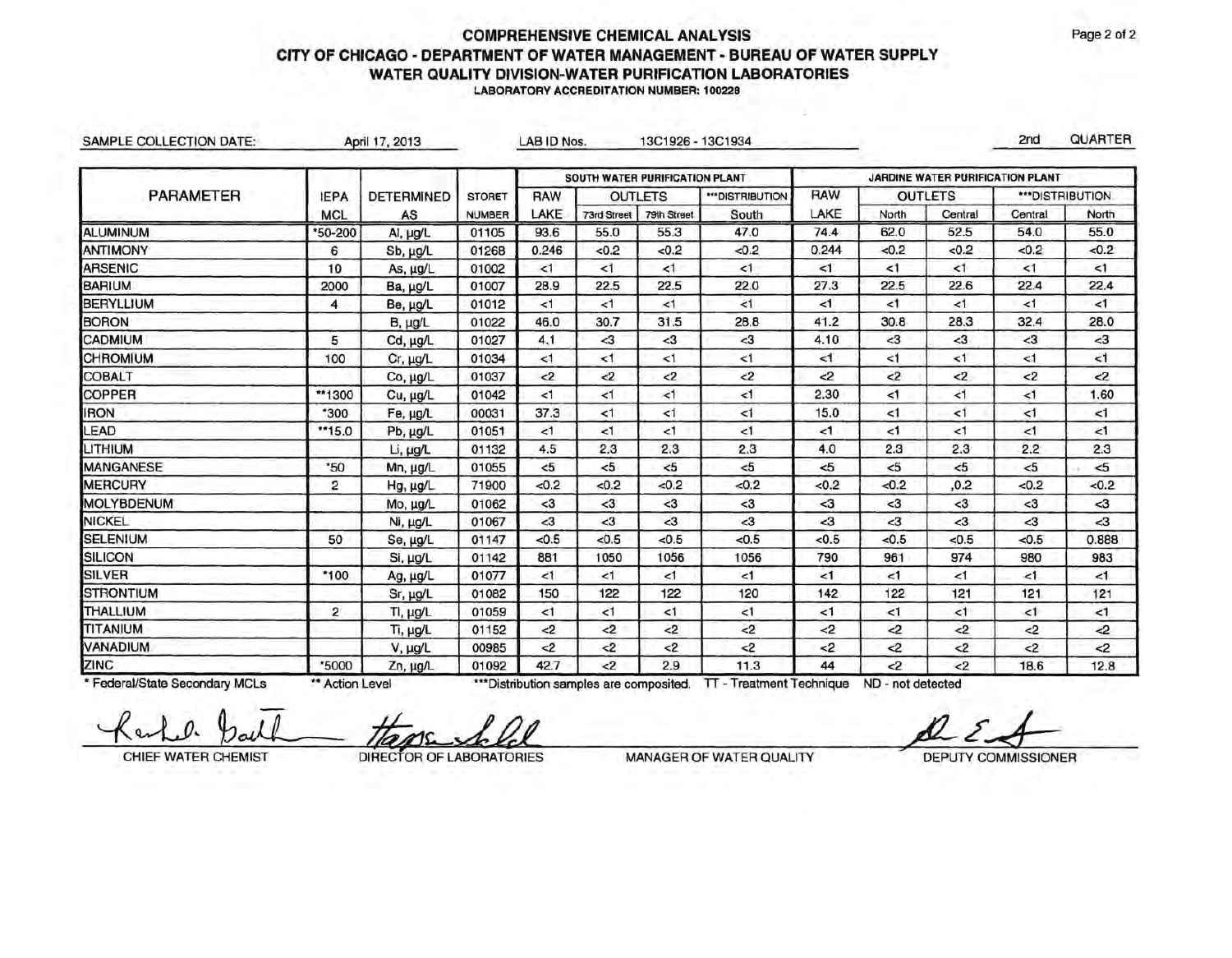| <b>SAMPLE COLLECTION DATE:</b>   |             | July 17, 2013          |               | LAB ID Nos.    |                                | 13C3484 - 13C3492 |                 |            |                                  |             | 3rd              | <b>QUARTER</b> |  |  |
|----------------------------------|-------------|------------------------|---------------|----------------|--------------------------------|-------------------|-----------------|------------|----------------------------------|-------------|------------------|----------------|--|--|
|                                  |             |                        |               |                | SOUTH WATER PURIFICATION PLANT |                   |                 |            | JARDINE WATER PURIFICATION PLANT |             |                  |                |  |  |
|                                  |             |                        |               | $\mathbf{1}$   | 2A                             | 2B                | 3               | 4          | <b>5A</b>                        | 58          | 6                | $\overline{7}$ |  |  |
| <b>PARAMETER</b>                 | <b>IEPA</b> | <b>DETERMINED</b>      | <b>STORET</b> | <b>RAW</b>     |                                | <b>OUTLETS</b>    | "DISTRIBUTION   | <b>RAW</b> | <b>OUTLETS</b>                   |             | *** DISTRIBUTION |                |  |  |
|                                  | <b>MCL</b>  | AS                     | NUMBER        | LAKE           | 73rd Street                    | 79th Street       | SOUTH           | LAKE       | North                            | Central     | Central          | North          |  |  |
| <b>TEMPERATURE</b>               |             | °C                     | 00010         | 22             | 22                             | 22                | 20              | 23         | 23                               | 23          | 21               | 20             |  |  |
| <b>TURBIDITY</b>                 | $\pi$       | N.T.U.                 | 82079         | 0.80           | 0.10                           | 0.10              | 0.30            | 0.90       | 0.10                             | 0.10        | 0.15             | 0.15           |  |  |
| THRESHOLD ODOR, STRAIGHT         | *3          | T.O.N                  | 00086         | 2E             | 1 Cc                           | 0.5 <sub>cc</sub> | 2 <sub>Cc</sub> | 2 Df       | 2 Cc                             | 2 Cc        | 2 Cc             | 2 <sub>C</sub> |  |  |
| THRESHOLD ODOR, DECHLORINATED    | *3          | T.O.N.                 |               | 2E             | 2M                             | 2 Mm              | 2 Mm            | 2Df        | 1 Mm                             | 1M          | 1 Mm             | 0.5 Mm         |  |  |
| <b>COLOR</b>                     | *15         | Pt.-Co. CU             | 00080         | $\overline{2}$ | < 1                            | <1                | <1              | 3          | <1                               | <1          | <1               | <1             |  |  |
| pH                               | $6.5 - 8.5$ | STD. Units             | 00040         | 8.34           | 7.77                           | 7.81              | 7.86            | 8.33       | 7.84                             | 7.85        | 7.83             | 7.88           |  |  |
| FREE CHLORINE RESIDUAL           |             | CL <sub>2</sub> , mg/L | 50064         | <b>ND</b>      | 1.11                           | 1.04              | 0.84            | <b>ND</b>  | 1.20                             | 1.14        | 0.82             | 0.86           |  |  |
| SATURATION INDEX, LANGELIER      |             | UNITS $+/-$            |               | 0.43           | $-0.18$                        | $-0.15$           | $-0.14$         | 0.43       | $-0.09$                          | $-0.08$     | $-0.15$          | $-0.13$        |  |  |
| ALKALINITY, PHENOLPHTHALEIN      |             | $\mathbf{0}$           | 00415         | 3              | $\mathbf{0}$                   | $\mathbf 0$       | $^{\circ}$      | 3          | $\mathbf 0$                      | $\mathbf 0$ | 0                | $\Omega$       |  |  |
| ALKALINITY, TOTAL                |             | CaCO3, mg/L            | 00410         | 109            | 100                            | 99                | 100             | 108        | 101                              | 102         | 101              | 101            |  |  |
| <b>BROMIDE</b>                   |             | Br, mg/L               | 71870         | 0.017          | < 0.01                         | < 0.01            | < 0.01          | 0.017      | < 0.01                           | <0.01       | < 0.01           | < 0.01         |  |  |
| <b>CHLORIDE</b>                  | $*250$      | CI, mg/L               | 00940         | 13.3           | 15.5                           | 15.4              | 15.4            | 13.0       | 14.9                             | 14.8        | 14.8             | 14.8           |  |  |
| <b>FLUORIDE</b>                  | 4           | F, mg/L                | 00951         | 0.16           | 1.02                           | 1.03              | 1.02            | 0.18       | 1.03                             | 1.06        | 1.05             | 1.04           |  |  |
| <b>SULFATE</b>                   | $*250$      | SO4, mg/L              | 00945         | 23.0           | 28.2                           | 28.2              | 28.2            | 22.8       | 26.2                             | 26.0        | 26.1             | 26.2           |  |  |
| <b>HARDNESS</b>                  |             | CaCO3, mg/L            | 00900         | 135            | 137                            | 141               | 138             | 134        | 136                              | 136         | 138              | 140            |  |  |
| <b>CALCIUM</b>                   |             | Ca, mg/L               | 00916         | 32.8           | 32.7                           | 32.5              | 32.4            | 32.0       | 32.1                             | 32.0        | 32.1             | 31.8           |  |  |
| <b>MAGNESIUM</b>                 |             | Mg, mg/L               | 00927         | 11.6           | 11.6                           | 11.6              | 11.5            | 11.6       | 11.6                             | 11.5        | 11.6             | 11.6           |  |  |
| <b>POTASSIUM</b>                 |             | K, mg/L                | 00937         | 1.41           | 1.32                           | 1.39              | 1.47            | 1.40       | 1.46                             | 1.40        | 1.39             | 1.41           |  |  |
| SODIUM                           |             | Na, mg/L               | 00006         | 7.92           | 8.48                           | 8.34              | 8.38            | 7.58       | 7.92                             | 7.89        | 7.78             | 7.80           |  |  |
| SOLIDS, TOTAL DISSOLVED          | *500        | TDS, mg/L              | 00150         | 172            | 170                            | 172               | 166             | 165        | 164                              | 164         | 159              | 166            |  |  |
| SOLIDS, TOTAL                    |             | Tot. Sol., mg/L        | 00500         | 192            | 225                            | 218               | 213             | 204        | 201                              | 206         | 206              | 202            |  |  |
| <b>TOTAL ORGANIC CARBON</b>      |             | TOC, mg/L              | 00680         | 1.83           | 1.76                           | 1.72              | 1.77            | 1.86       | 1.78                             | 1.73        | 1.73             | 1.76           |  |  |
| OXYGEN DEMAND, CHEMICAL          |             | O, mg/L                | 00335         | <10            | <10                            | <10               | <10             | <10        | <10                              | < 10        | <10              | <10            |  |  |
| NITROGEN, AMMONIA                |             | N, mg/L                | 00610         | <0.02          | <0.02                          | <0.02             | <0.02           | < 0.02     | < 0.02                           | < 0.02      | < 0.02           | <0.02          |  |  |
| NITROGEN, NITRATE                | 10          | N, mg/L                | 00620         | 0.254          | 0.236                          | 0.237             | 0.232           | 0.232      | 0.219                            | 0.212       | 0.211            | 0.216          |  |  |
| NITROGEN, NITRITE                | 1           | N, mg/L                | 00615         | <0.04          | <0.04                          | <0.04             | < 0.04          | < 0.04     | < 0.04                           | < 0.04      | < 0.04           | < 0.04         |  |  |
| <b>ORTHOPHOSPHATE</b>            |             | PO4, mg/L              | 00660         | 0.005          | 0.477                          | 0.408             | 0.517           | 0.010      | 0.479                            | 0.479       | 0.512            | 0.508          |  |  |
| PHOSPHATE, TOTAL                 |             | PO4, mg/L              | 00650         | 0.028          | 0.982                          | 0.842             | 1.06            | 0.020      | 1.030                            | 1.03        | 0.973            | 1.03           |  |  |
| CYANIDE, TOTAL                   | 200         | CN, ug/L               | 00720         | <12            | < 12                           | < 12              | < 12            | < 12       | < 12                             | $<$ 12      | <12              | <12            |  |  |
| RADIOACTIVITY, GROSS ALPHA       | 15          | pCi/L                  | 01501         | < 9            | $\leq$ 9                       | $\leq 9$          | < 9             | $5 -$      | $\leq$ 9                         | < 9         | 10.0             | < 9            |  |  |
| <b>RADIOACTIVITY, GROSS BETA</b> | 50          | pCi/L                  | 03501         | 10.0           | 14.0                           | 10.0              | 11.0            | 11.0       | 11.0                             | 7.0         | 8.0              | 12.0           |  |  |

\* Federal/State Secondary MCLs \*\*\* Action Level \*\*\*\*\*Distribution samples are composited. TT - Treatment Technique ND - not detected

Note: Gross Alpha - Laboratory Fortified Matrix (LFM) did not meet QC acceptance criteria.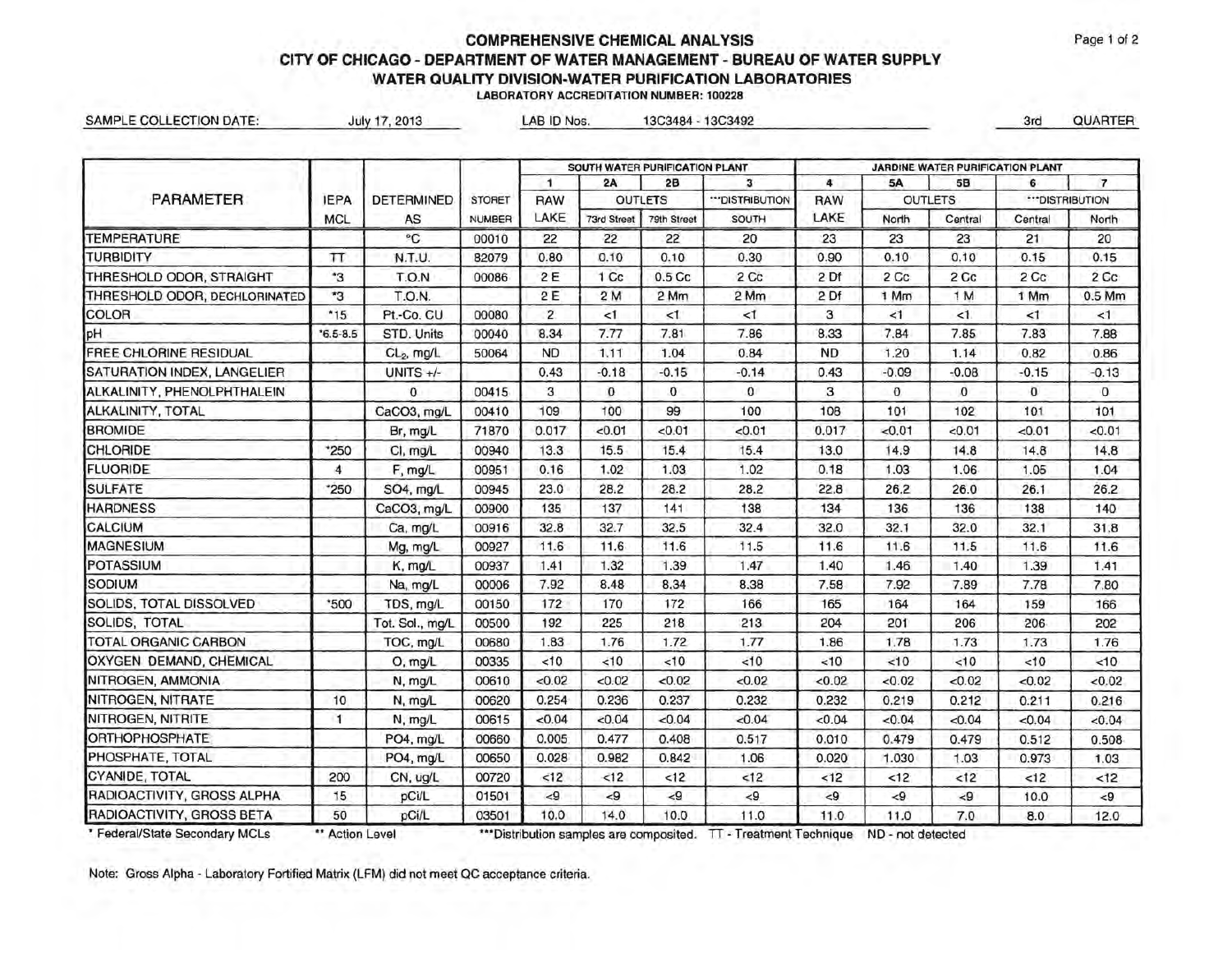| SAMPLE COLLECTION DATE: |                | July 17, 2013     |               | LAB ID Nos. |                                | 13C3484 - 13C3492 |                  |             |                |                                  | 3rd         | QUARTER         |
|-------------------------|----------------|-------------------|---------------|-------------|--------------------------------|-------------------|------------------|-------------|----------------|----------------------------------|-------------|-----------------|
|                         |                |                   |               |             | SOUTH WATER PURIFICATION PLANT |                   |                  |             |                | JARDINE WATER PURIFICATION PLANT |             |                 |
| <b>PARAMETER</b>        | <b>IEPA</b>    | <b>DETERMINED</b> | <b>STORET</b> | <b>RAW</b>  | <b>OUTLETS</b>                 |                   | *** DISTRIBUTION | <b>RAW</b>  | <b>OUTLETS</b> |                                  |             | ***DISTRIBUTION |
|                         | MCL            | AS                | <b>NUMBER</b> | LAKE        | 73rd Street                    | 79th Street       | South            | LAKE        | North          | Central                          | Central     | North           |
| ALUMINUM                | *50-200        | Al, µg/L          | 01105         | 76.8        | 175                            | 171               | 176              | 110         | 186            | 185                              | 151         | 147             |
| ANTIMONY                | 6              | Sb, µg/L          | 01268         | $\leq 1$    | $\leq 1$                       | <1                | $\leq 1$         | $\leq$ 1    | <1             | <1                               | $\leq$ 1    | $\leq$ 1        |
| <b>ARSENIC</b>          | 10             | As, µg/L          | 01002         | $\langle$ 2 | $\leq$                         | <2                | <2               | <2          | $\langle 2$    | <2                               | $2$         | $2$             |
| <b>BARIUM</b>           | 2000           | Ba, µg/L          | 01007         | 22.5        | 22.8                           | 22.8              | 23.0             | 23.2        | 22.9           | 22.9                             | 22.9        | 22.8            |
| <b>BERYLLIUM</b>        | $\overline{4}$ | Be, µg/L          | 01012         | $\leq$ 1    | $\leq$                         | $\leq$ 1          | <1               | <1          | $\leq 1$       | <1                               | <1          | <1              |
| <b>BORON</b>            |                | $B, \mu g/L$      | 01022         | 20.1        | 20.4                           | 20.3              | 20.1             | 19.3        | 18.7           | 18.6                             | 18.7        | 19.6            |
| <b>CADMIUM</b>          | 5              | Cd, µg/L          | 01027         | <1          | <1                             | $\leq$            | $\leq$ 1         | $\leq 1$    | $\leq$ 1       | <1                               | <1          | $\leq 1$        |
| <b>CHROMIUM</b>         | 100            | Cr, µg/L          | 01034         | <1          | $\leq 1$                       | $\leq 1$          | $\leq 1$         | <1          | $\leq 1$       | $\leq$                           | $\leq 1$    | $\leq 1$        |
| <b>COBALT</b>           |                | Co, µg/L          | 01037         | $2$         | $2$                            | <2                | <2               | $2$         | $<$ 2          | $2$                              | <2          | $2$             |
| <b>COPPER</b>           | **1300         | Cu, µg/L          | 01042         | $\leq$ 1    | $\leq$                         | $\leq$            | $\leq$ 1         | 2.45        | $\leq 1$       | $\leq$ 1                         | $\leq 1$    | 11.5            |
| <b>IRON</b>             | *300           | Fe, µg/L          | 00031         | 24.0        | <5                             | < 5               | 15.9             | 32.0        | <5             | < 5                              | 4.95        | 9.96            |
| LEAD                    | ** 15.0        | Pb, µg/L          | 01051         | <1          | $\leq$ 1                       | $\leq$            | 1.06             | <1          | $\leq 1$       | $\leq$ 1                         | 1.23        | <1              |
| LITHIUM                 |                | $Li, \mu g/L$     | 01132         | 3.70        | 3.79                           | 3.70              | 3.70             | 3.76        | 3.68           | 3.70                             | 3.62        | 3.71            |
| <b>MANGANESE</b>        | *50            | Mn, µg/L          | 01055         | 1.31        | <1                             | $\leq$ 1          | $\leq 1$         | 1.30        | <1             | $\leq$ 1                         | $\leq$ 1    | <1              |
| <b>MERCURY</b>          | $\overline{2}$ | $Hg, \mu g/L$     | 71900         | < 0.2       | <0.2                           | <0.2              | < 0.2            | < 0.2       | < 0.2          | <0.2                             | < 0.2       | < 0.2           |
| <b>MOLYBDENUM</b>       |                | Mo, µg/L          | 01062         | $3$         | $\leq$ 3                       | <3                | $3$              | $3$         | <3             | $3$                              | <3          | $3$             |
| NICKEL                  |                | Ni, µg/L          | 01067         | $2$         | $\leq$                         | $\langle 2$       | $\langle$ 2      | $\langle 2$ | $2$            | $\leq$                           | $\langle$ 2 | $2$             |
| <b>SELENIUM</b>         | 50             | Se, µg/L          | 01147         | <1          | <1                             | $\leq 1$          | $\leq 1$         | $\leq 1$    | $\leq$ 1       | $\leq 1$                         | $\leq$      | <1              |
| SILICON                 |                | Si, µg/L          | 01142         | 634         | 731                            | 732               | 739              | 651         | 748            | 745                              | 747         | 746             |
| <b>SILVER</b>           | *100           | Ag, µg/L          | 01077         | 2.5         | 2.5                            | 2.5               | 2.5              | < 2.5       | 2.5            | 2.5                              | < 2.5       | 2.5             |
| <b>STRONTIUM</b>        |                | Sr, µg/L          | 01082         | 117         | 120                            | 118               | 119              | 119         | 116            | 117                              | 116         | 118             |
| <b>THALLIUM</b>         | $\overline{2}$ | TI, µg/L          | 01059         | $\leq 1$    | $5 - 7$                        | <1                | <1               | <1          | <1             | <1                               | <1          | <1              |
| <b>TITANIUM</b>         |                | Ti, µg/L          | 01152         | $2$         | $\leq$                         | $2$               | $2$              | 4.51        | $\langle 2$    | $\leq$                           | $2$         | $2$             |
| <b>VANADIUM</b>         |                | V, µg/L           | 00985         | 1.11        | 1.04                           | 1.05              | 1.07             | 1.04        | 1.04           | 1.11                             | 1.08        | 1.01            |
| ZINC                    | *5000          | $Zn, \mu g/L$     | 01092         | $2$         | $\leq$                         | $\leq$            | 7.78             | 2.11        | &2             | $2$                              | 25.2        | 24.3            |

• Federal/State Secondary MCLs

\*\* Action Level \*\*\*\*\*Distribution samples are composited. TT - Treatment Technique ND - not detected

CHIEF WATER CHEMIST

DIRECTOR OF LABORATORIES MANAGER OF WATER QUALITY DEPUTY COMMISSIONER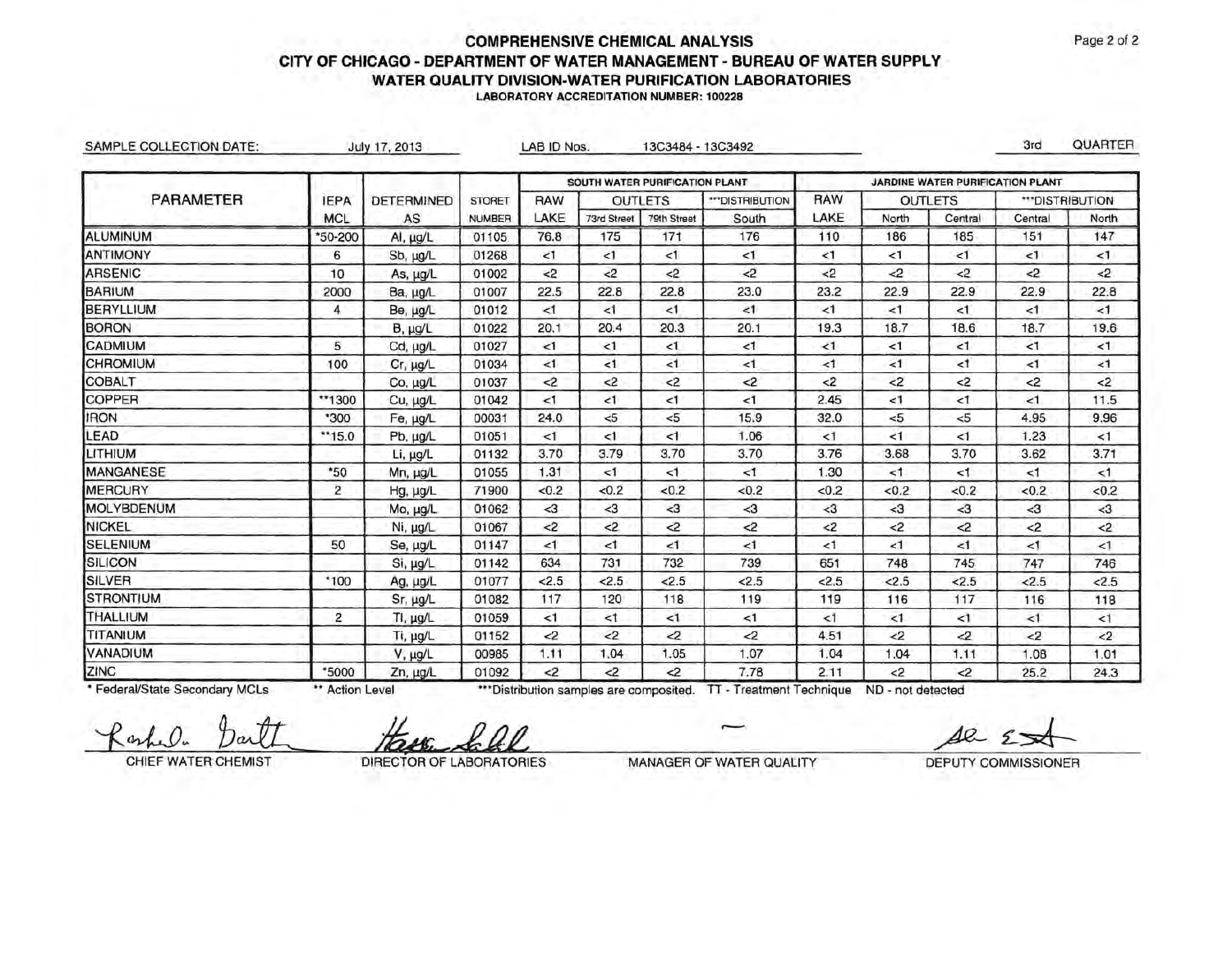a tha a 1. Thu

|                                |              |                        |               |              | SOUTH WATER PURIFICATION PLANT |             |                  |            |                | JARDINE WATER PURIFICATION PLANT |                |                |
|--------------------------------|--------------|------------------------|---------------|--------------|--------------------------------|-------------|------------------|------------|----------------|----------------------------------|----------------|----------------|
|                                |              |                        |               | $\mathbf{1}$ | 2B<br>2A<br><b>OUTLETS</b>     |             | $\mathbf{3}$     | 4          | <b>5A</b>      | 5B                               | 6              | $\overline{7}$ |
| <b>PARAMETER</b>               | <b>IEPA</b>  | <b>DETERMINED</b>      | <b>STORET</b> | <b>RAW</b>   |                                |             | *** DISTRIBUTION | <b>RAW</b> | <b>OUTLETS</b> |                                  | "DISTRIBUTION. |                |
|                                | <b>MCL</b>   | AS                     | <b>NUMBER</b> | LAKE         | 73rd Street                    | 79th Street | <b>SOUTH</b>     | LAKE       | North          | Central                          | Central        | North          |
| <b>TEMPERATURE</b>             |              | $^{\circ}C$            | 00010         | 15           | 14                             | 14          | 16               | 15         | 15             | 15                               | 16             | 16             |
| <b>TURBIDITY</b>               | π            | N.T.U.                 | 82079         | 0.45         | 0.10                           | 0.10        | 0.10             | 0.45       | 0.10           | 0.10                             | 0.10           | 0.15           |
| THRESHOLD ODOR, STRAIGHT       | *3           | T.O.N                  | 00086         | 2Df          | 2 Cc                           | 2 Cc        | 1 Cc             | 2Df        | 2 Cc           | 1 Cc                             | $1$ Cc         | 1 Cc           |
| THRESHOLD ODOR, DECHLORINATED  | $^*3$        | T.O.N.                 |               | 2Df          | 1 Mm                           | 1 Mm        | 1 Mm             | 2 Df       | 1 M            | 0.5M                             | 1 M            | 1 M            |
| <b>COLOR</b>                   | $*15$        | Pt.-Co. CU             | 00080         | н            | H                              | н           | н                | H          | H.             | н                                | н              | н              |
| pH                             | $*6.5 - 8.5$ | STD. Units             | 00040         | 8.13         | 7.70                           | 7.69        | 7.77             | 8.15       | 7.74           | 7.76                             | 7.82           | 7.83           |
| FREE CHLORINE RESIDUAL         |              | CL <sub>2</sub> , mg/L | 50064         | н.           | 1.26                           | 1.26        | 0.83             | н.         | 1.20           | 1.15                             | 0.91           | 0.85           |
| SATURATION INDEX, LANGELIER    |              | UNITS $+/-$            |               | 0.52         | $-0.19$                        | $-0.16$     | $-0.15$          | 0.54       | $-0.12$        | $-0.03$                          | $-0.05$        | $-0.13$        |
| ALKALINITY, PHENOLPHTHALEIN    |              | $\Omega$               | 00415         | $\mathbf 0$  | $\alpha$                       | $\Omega$    | $\Omega$         | $\Omega$   | $\mathbf{0}$   | $\mathbf{0}$                     | $^{\circ}$     | $\mathbf{0}$   |
| ALKALINITY, TOTAL              |              | CaCO3, mg/L            | 00410         | 111          | 103                            | 103         | 102              | 102        | 102            | 102                              | 102            | 103            |
| <b>BROMIDE</b>                 |              | Br, mg/L               | 71870         | < 0.04       | < 0.04                         | < 0.04      | < 0.04           | <0.04      | <0.04          | < 0.04                           | < 0.04         | < 0.04         |
| <b>CHLORIDE</b>                | *250         | CI, mg/L               | 00940         | 13.8         | 14.1                           | 14.2        | 14.2             | 12.5       | 14.1           | 14.1                             | 14.0           | 14.1           |
| <b>FLUORIDE</b>                | 4            | F, mg/L                | 00951         | 0.15         | 0.90                           | 0.92        | 0.89             | 0.15       | 0.93           | 0.94                             | 0.92           | 0.94           |
| <b>SULFATE</b>                 | *250         | SO4, mg/L              | 00945         | 25.2         | 26.4                           | 26.3        | 26.2             | 23.4       | 26.3           | 26.4                             | 26.2           | 26.1           |
| <b>HARDNESS</b>                |              | CaCO3, mg/L            | 00900         | 136          | 140                            | 137         | 137              | 135        | 140            | 138                              | 137            | 139            |
| <b>CALCIUM</b>                 |              | Ca, mg/L               | 00916         | 32.7         | 32.9                           | 32.8        | 32.8             | 32.6       | 32.4           | 32.6                             | 32.6           | 32.7           |
| <b>MAGNESIUM</b>               |              | Mg, mg/L               | 00927         | 12.3         | 12.3                           | 12.4        | 12.3             | 12.2       | 12.2           | 12.2                             | 12.2           | 12.3           |
| <b>POTASSIUM</b>               |              | K, mg/L                | 00937         | 1.38         | 1.38                           | 1.37        | 1.41             | 1.36       | 1.37           | 1.36                             | 1.36           | 1.37           |
| SODIUM                         |              | Na, mg/L               | 00006         | 7.29         | 7.61                           | 7.64        | 7.65             | 7.26       | 7.42           | 7.47                             | 7.45           | 7.55           |
| <b>SOLIDS, TOTAL DISSOLVED</b> | *500         | TDS, mg/L              | 00150         | н            | H                              | н           | н                | н          | н              | н                                | н              | H.             |
| <b>SOLIDS, TOTAL</b>           |              | Tot. Sol., mg/L        | 00500         | н            | н                              | н           | н                | н          | н              | н                                | н              | н              |
| <b>TOTAL ORGANIC CARBON</b>    |              | TOC, mg/L              | 00680         | 2.01         | 1.82                           | 1.87        | 1.85             | 2.01       | 1.81           | 1.78                             | 1.82           | 1.78           |
| OXYGEN DEMAND, CHEMICAL        |              | O, mg/L                | 00335         | <10          | <10                            | <10         | <10              | <10        | < 10           | <10                              | < 10           | <10            |
| NITROGEN, AMMONIA              |              | N, mg/L                | 00610         | 0.021        | 0.032                          | 0.024       | 0.021            | 0.019      | 0.022          | 0.027                            | 0.019          | 0.022          |
| NITROGEN, NITRATE              | 10           | N, mg/L                | 00620         | 0.252        | 0.247                          | 0.247       | 0.247            | 0.252      | 0.244          | 0.244                            | 0.244          | 0.241          |
| NITROGEN, NITRITE              | 1.           | N, mg/L                | 00615         | <0.03        | < 0.03                         | <0.03       | <0.03            | < 0.03     | <0.03          | < 0.03                           | <0.03          | <0.03          |
| <b>ORTHOPHOSPHATE</b>          |              | PO4, mg/L              | 00660         | 0.013        | 0.434                          | 0.439       | 0.461            | 0.016      | 0.465          | 0.464                            | 0.502          | 0.490          |
| PHOSPHATE, TOTAL               |              | PO4, mg/L              | 00650         | <0.01        | 1.003                          | 0.963       | 0.940            | < 0.01     | 1.032          | 1.058                            | 1.040          | 1.073          |
| <b>CYANIDE, TOTAL</b>          | 200          | CN, ug/L               | 00720         | < 12         | 12                             | <12         | < 12             | < 12       | < 12           | <12                              | < 12           | <12            |
| RADIOACTIVITY, GROSS ALPHA     | 15           | pCi/L                  | 01501         | $\leq$       | $\leq$                         | $\leq$      | $\leq 9$         | < 9        | $\leq 9$       | $\epsilon$ 9                     | $\leq 9$       | $5 -$          |
| *RADIOACTIVITY, GROSS BETA     | 50           | <b>pCi/L</b>           | 03501         | 10.3         | $\leq 7$                       | 7.6         | 10.8             | $\leq 7$   | 10.7           | $\leq$                           | 8.4            | 11.0           |

\* Federal/State Secondary MCLs \*\* Action Level \*\*\*Distribution samples are composited. TT - Treatment Technique ND - not detected

Note: Gross Beta - Laboratory Fortified Matrix (LFM) did not meet QC acceptance criteria.